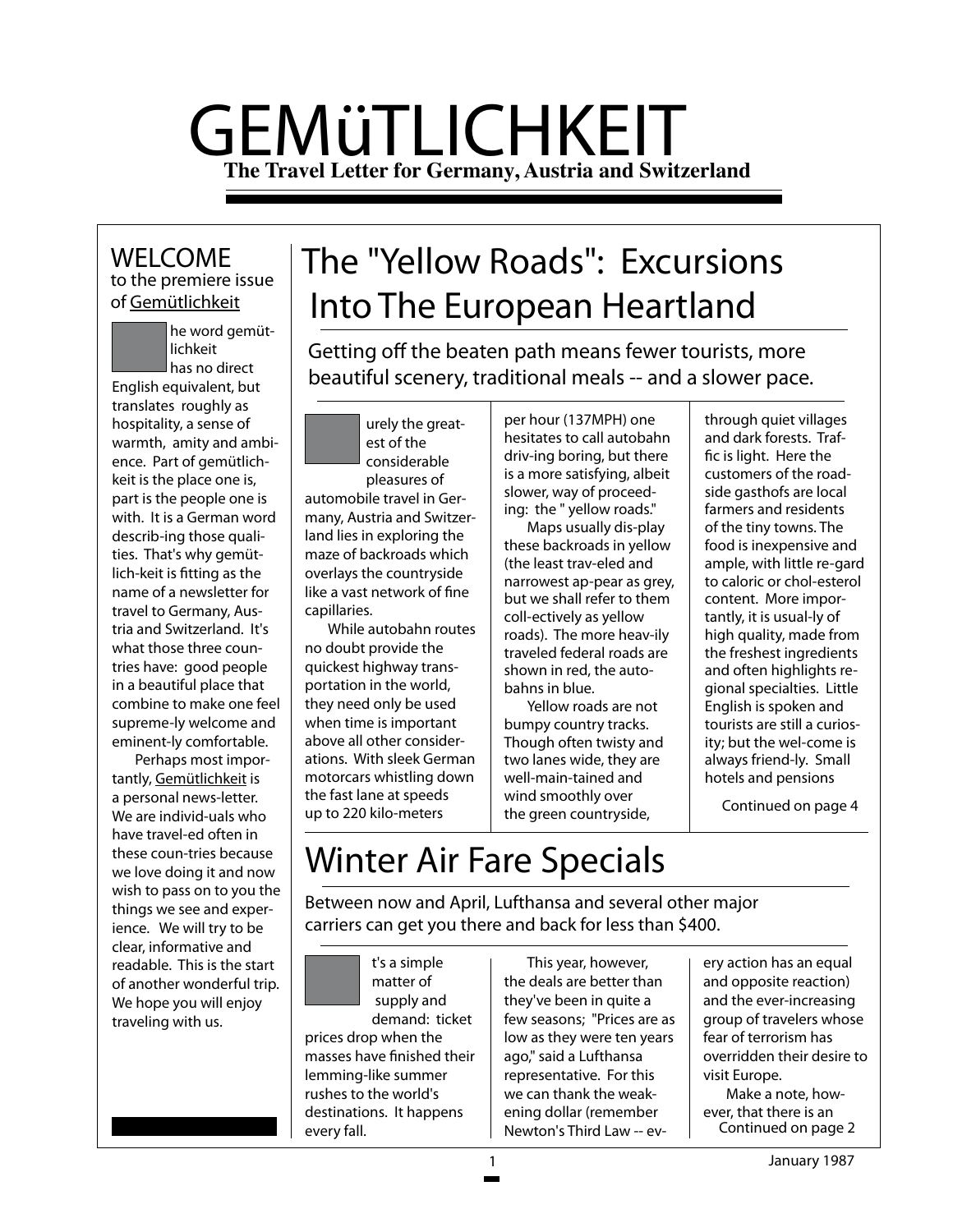### AIR FARES

agreement pending with IATA which will raise these fares. At press time, the agree-ment had been approv-ed, but no announcement as to when the agree-ment would go into effect had been made. Continued from page 1

LTU, a smaller air-line operating out of Los Angeles, offers round trip fares to Frankfurt, Munich or Düsseldorf for \$569 round trip from West Coast (LA & SF) gateways. Fares are \$399 round trip from New York and \$449 from Mi-ami to Düsseldorf and Munich. There are no advance purchase or length of stay restric-tions, although there is a surcharge for travel during the holidays. LTU's fares are as low as anyone's -- and with so few restrictions it sounds like the perfect deal, right? Maybe, if your schedule is flex-ible. LTU's L-1011s fly only once or twice a week, depending on departure city.

Lufthansa offers fares equal to those of LTU from the East, but they are slightly higher for West Coast departures and have advance purchase and minimum stay require-ments. However, Luft-hansa has complicated your decision by flying every day and throw-ing in a week's free rental car or a reduced price on a 9-day rail pass. If you're flying out of New York and don't mind paying in advance, \$399 gets you more on Lufthansa

# The Gasthof Frauendorfer

Touristy until later in the evening, this restaurant and tavern epitomizes gemütlichkeit.

his premiere issue of Gemütlichkeit would not be complete without a report on a

favorite Bavarian inn. Gasthof Frauendorfer, in the Partenkir-chen

half of the resort town of Garmisch-Par-tenkirchen, Germany, typifies the idea and meaning of that not-quite-translatable Ger-man word we use as the title of this newsletter.

Some readers will have visited the Frau-endorfer and may dis-miss it as a tourist spot. That it is -- by the busload. Assorted Ger-mans on holiday,

than on LTU. However, LTU claims their standard service is equal to Lufthansa's business class. Lufthansa will also fly you to Frankfurt from Chicago (\$465), Dallas & Houston (\$492) and Atlanta & Miami (\$485).

Pan Am beats Lufthansa and LTU by a buck on flights out of New York, but they'll take your \$398 and fly you to Hamburg or Stutt-gart, as well. TWA will also fly you to Frankfurt for \$398 from New York. TWA's fares from the West Coast are higher than LTU's, but lower than most other carriers -- \$580 from SF.

However, for a few

and, most of all, U.S. Army personnel and their families gather there every night of the week but Tuesday to eat, drink beer and some-times sing and dance. The Frauendorfer fam-ily also offers 24 small but pleasant rooms ranging in price from \$24 for a single to \$60 double. We first found the Fraundorfer a number of years ago while strol-ling after dinner and looking for a place to have a nightcap.

occas-sionally Japanese

At our table that evening, traveling with a group of Ger-man war widows, was a woman in

dollars more (if you're flying from the East Coast) you can fly Swiss-Air -- long known as one of the world's great air-lines. SwissAir is an es-pecially good deal if you're planning travel just in Switzerland or Austria. You can fly there directly and by-pass busy Frankfurt. Round trip price from New York is \$449 to Zurich or Geneva; but you can save a few dollars by booking your trip through Salzburg -- even if you don't want to go there. SwissAir's fare to Salz-burg is \$11 less than to Zurich, even though the plane stops in Zur-

Continued on page 5 Continued on page 8

her mid-sixties from a village near Hannover. Of the group, she alone spoke English. As soon as she realized our nationality, she switched seats and we found our-selves next to her. This chance meeting has since blossomed into a relationship among many members of two families that has included numerous visits to each other's homes. Good things like that seem to hap-pen at the Frauen-dorfer.

But what about charges that it is pro-saic and touristy? True, at 7:30, when the musicians, Josef (gui-tar) and Freidl (accor-dian), rather desultor-ily swing into their five and a half hour set, and the long, cen-ter tables are filled with American sol-diers, their kids and mothers and fathers, the Frauendorfer is just another friendly Ger-man gasthof with more than its share of tourists.

Perhaps it's just the beer, but some-thing happens right around 10 o'clock which transforms all that. It is similar to the moment in "The Wizard of Oz" when the movie changes from black & white to color. One is drinking the same beer, in the same place, served by the same waitress -- but somehow all is different.

About this time of the evening there are other changes, also. Josef and Freidl begin to sing and yodel as well as play. Deeper into the night their harm-ony will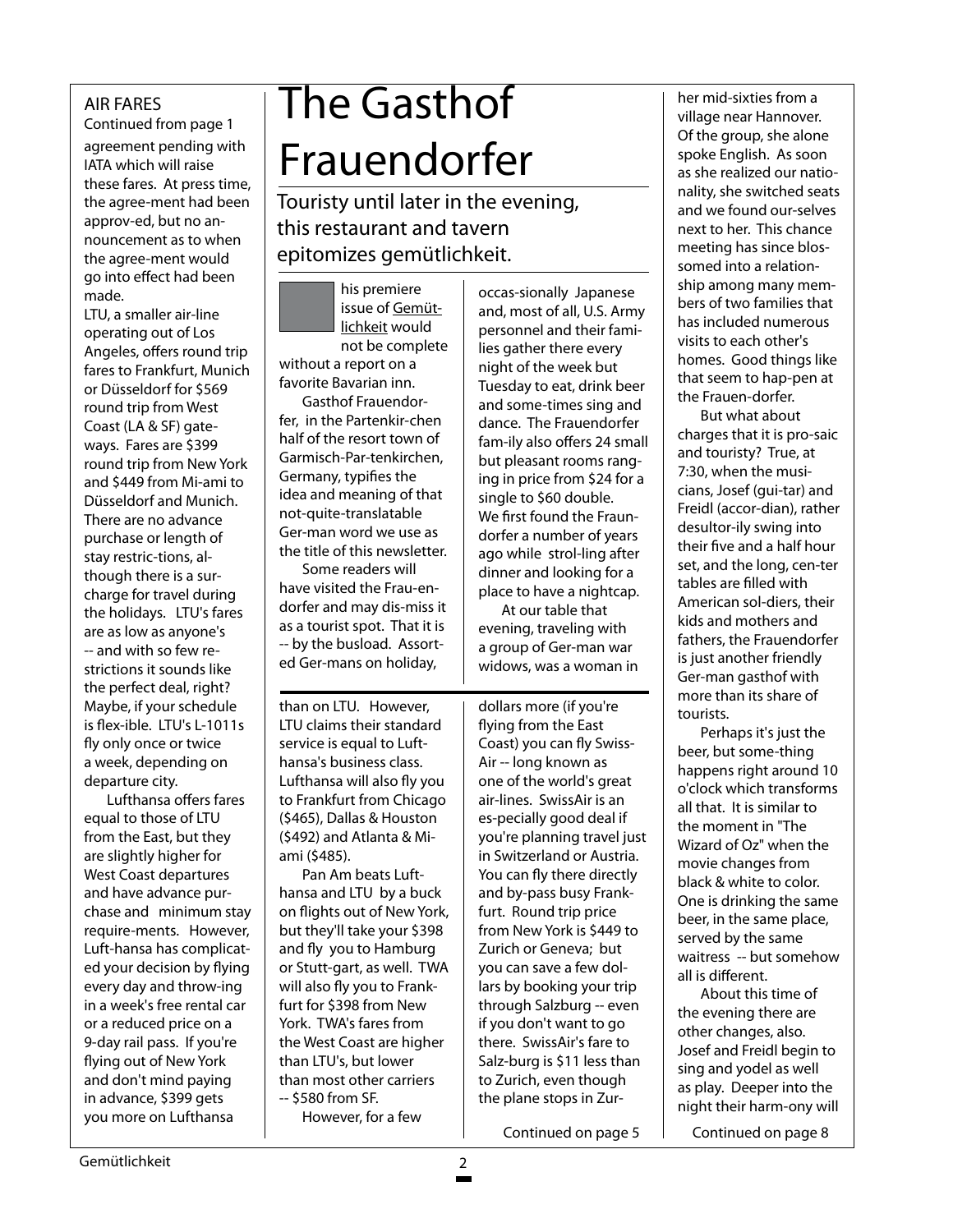# The Yankees of Fußball

Bayern München dominates German soccer -- and a trip to a game is an enjoyable cultural experience even for non-sports fans.

ermany's professional soccer organization, the Bundesliga, is the U.S. equivalent of the NFL, NBA, NHL and Major League Baseball -- combined. Imagine a team as imposing as the Celtics,

the Canadiens or the Yankees, and you've got an idea of how dominating is Bayern München, the ultimate sports team in Germany. And if you are interested in better understanding an important part of German culture, a Saturday at Olympiastadion will give you both an in-sight into the country's character and and an enjoyable afternoon of world-class soccer.

has produced some of the world's best play-ers. Although Franz Beckenbauer now coaches the national team and Karl-Heinz Rummenigge plays else-where, Bayern has a new line-up of stars and are once again near the top of the Bundesliga's first division.

Between now and June, Bayern-München will play 9 home games. And while Oly-mpiastadion isn't yet as venerable as Wem-bley, Boston Garden or Yankee Stadium, it 's still a great place to watch soccer. The stadium, built in prepara-tion for the 1972 Olympics, is just one part of Olympiapark, a 740-acre village with its own mayor, post office and train station.

The stadium itself is an engineering marvel (this is Germany, after all) with a capacity of 80,000, some of whom are protected from the elements by the world's largest roof -- 90,000 square feet of acrylic glass. The roof is supported by two huge concrete blocks -- you'll walk by them on your way to the game. The roof also collects rainwater and drains it into

the nearby lake, Olympiasee. Even when a game isn't being played, Olympiapark is worth a visit.

But a game is being played, so you've got an even better day ahead of you. To be sure, German soccer fans love their teams, but they are much better behaved than than the rowdier British,

Italians and South Americans. Go-ing to a game here is significantly more en-joyable than attending a pro sports in the U.S. There are few drunks and even fewer fights.

But don't get the idea that the fans sit on their hands. Soccer fans, it seems, cheer almost constantly; not in larynxbusting screams, but rather with a hypnoticlike chanting of players's names and singing of team songs. This show of support for the fußballers is most evident in the "terraces" -- what we would call bleachers -- where fans sing the loudest and wave large flags sporting the team name or slogans. Games are held

Continued on page 8 Saturday afternoons (see schedule on page 3 for exact dates) at 3:30. To get there, take the S-bahn or U-bahn; both have stops within easy

Bayern München

### *A Fußball Primer*

It would take a much longer piece to cover the rules of soccer -- let

#### Home Schedule Bayern München

| Date          | Opponent |
|---------------|----------|
| Feb 28        |          |
| <b>Mar 21</b> |          |
| Apr 4         |          |
| Apr 18        |          |
| May 2         |          |
| May 9         |          |
| May 23        |          |
| Jun 6         |          |
| <b>Jun 17</b> |          |
| Sep 6         |          |
|               |          |

alone the nuances -- but assuming you know the fundamen-tal concept (11 guys try to put the ball in the net without using their hands) here are a few things to watch for:

Great passing is like baseball's double play -- it doesn't look like anything special, but executing it well is extremely difficult. Bayern players are almost as accurate with their feet as a shortstop is with his arm.

Watch the patience teams show in waiting for openings. It may look like a stalling tactic, but the team that controls the midfield often controls the game.

o Keep an eye on Jean-Marie Pfaff, Bayern's Belgian goalkeeper - especially on corner kicks. He's one of the world's best.

When a player is fouled, he may be given a "free kick." When this happens, members of the defending team are allowed to set up a wall between the kicker and

the goal. The best players can actually curve the ball around this wall and -- sometimes -- into the goal.

German fußballers score more goals than other teams worldwide -- so expect to see the most exciting, wide-open soccer games in Europe.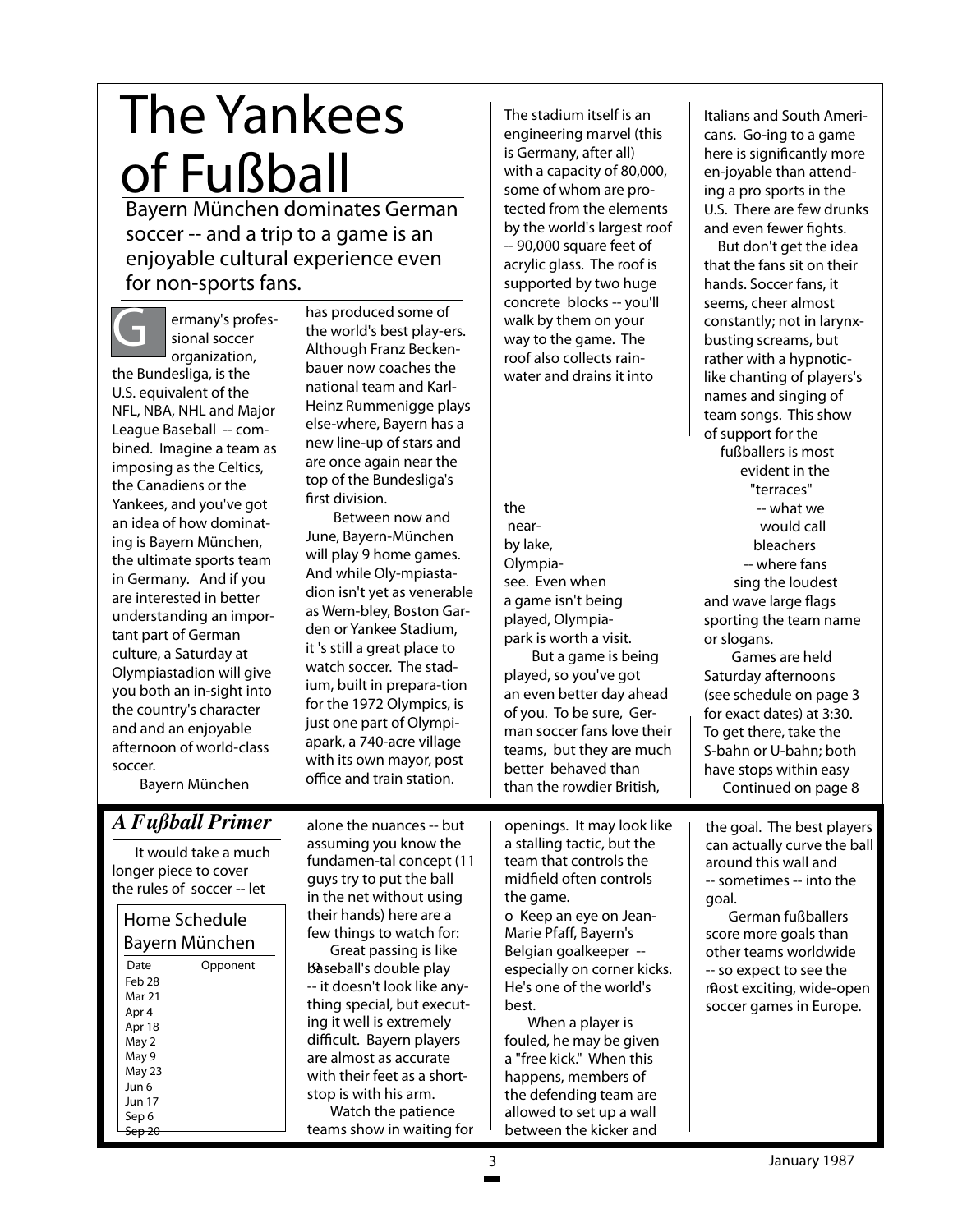#### Yellow Roads

Continued from page 1

at attractive prices are everywhere. The scenery is consis-tently pleasant, often spectacular.

We believe automobile touring in Europe offers the ultimate in travel satisfaction. The motorist moves at his own pace and on his own timetable, not someone else's; stops anytime; stays longer or departs earlier, as it suits; has the means to visit the tiniest ham-lets; and, finally and simply, turns left in-stead of right, at whim. One of several practical considera-tions; it is also much easier to transport lug-gage and the accumula-ted shopping booty of a long journey.

We find few aspects of travel in Europe more enjoyable than the process which follows checking out of a hotel after an early (or late) breakfast with but a vague idea where we will lay our heads that night. Will we stop for lunch at an inviting roadside gasthof, settle for a sausage and a beer from a schnell imbiss or picnic by the road on inexpensive but delicious purchases from a market or metzgerei (deli)?

Soon we are on the road, the countryside rolling by outside the windows, as more dec-isions present them-selves. What sights shall we visit? We read that there is a small but impressive church a few kilometers to the North. Shall we detour? Where shall we stop tonight? At the

elegant country inn with the Michelin starred restaurant or in a charmingly snug, but more financially pru-dent, gasthaus? Upon arrival shall we; (a) take a walk to explore the town and country-side? (b) have a beer? or (c) read and nap?

Yes, these are the terrible decisions one faces daily when trav-eling Europe's back-roads. And despite the complexity and gravity of these choices we must all make them and live with their con-sequences.

"Yellow Roads" will be a monthly feature in Gemütlichkeit. In each issue we will cover a different excursion into the countryside, describ-ing the scenery, the sights, the restaurants and the hotels. Next month, we'll tell you about the road<br>through the Eisenerz Alps from the Salza Valley to Hieflau in Austria -- one of the most beautiful and interesting trips we've taken. This is also one of the least inhabited areas we have discovered in Germany, Austria or Switzerland.

## Four things you need to drive the yellow roads

 Not maps of an entire country but those entitled "Die Generalkarte" for the regions traveled. The scale is typically one centi-meter to two kilometers. Particularly scenic routes are often highlighted in green. There are 26 such maps for West Germany, eight for Austria and four for Switzerland. They are precise, detailed and es-sential for driving the yellow roads. If you venture these roads without them you are likely to become lost. Larger maps of an entire country will not dis-play all of the yellow roads and it's possible to end up on a road not on your map. Signs can be deceiving because many villages are intersected by several roads. It is not uncommon, for example, to see a sign for a certain town which directs you to the left and a few hundred yards beyond another sign directing you to the right. No mistake, it's just that with such a network of roads there is often more than one way of getting from one town to the next. The maps we recommend are available at service stations and book stores throughout Germany, Austria and Switzerland. Figure to spend about \$6 per map. o DETAILED MAPS

o Commany only, many of the most contract of the MEHELIN REP model is and restaurants are located (Germany only) Many in the countryside. Let this useful book's nearly infallible system of symbols guide you to good restaurants and friendly, quiet hotels. We know of no other guidebook which covers the countryside so extensively. Plan your next day's journey after dinner: use the guide to choose a hotel that's along your route and not too many kilometers distant (100KM to 200KM). Call ahead next mor-ning for a reservation and spend the day leisurely wending your way there, confident that at the end of the journey lie comfortable accommodations. Along the way you may want to purchase some inex-pensive wine or beer at a small market and a lunch-eon of fresh

cheeses and meats from a metzgerei . If you find a better way to spend a day in Germany we'd like to hear about it.

#### Available for

all three countries, these well written but somewhat m and Challen Control of the section of the set of the set of the set of the set of the set of the set of the s assessment of the art, architecture and scenery of each country. Like the Red Guide, they are de-signed for the motorist. Their suggested "touring The German Alpine Road tour, for example, begins at Lindau in the West, winds through the foothills of the Bavarian Alps and fin-

Continued on Page 5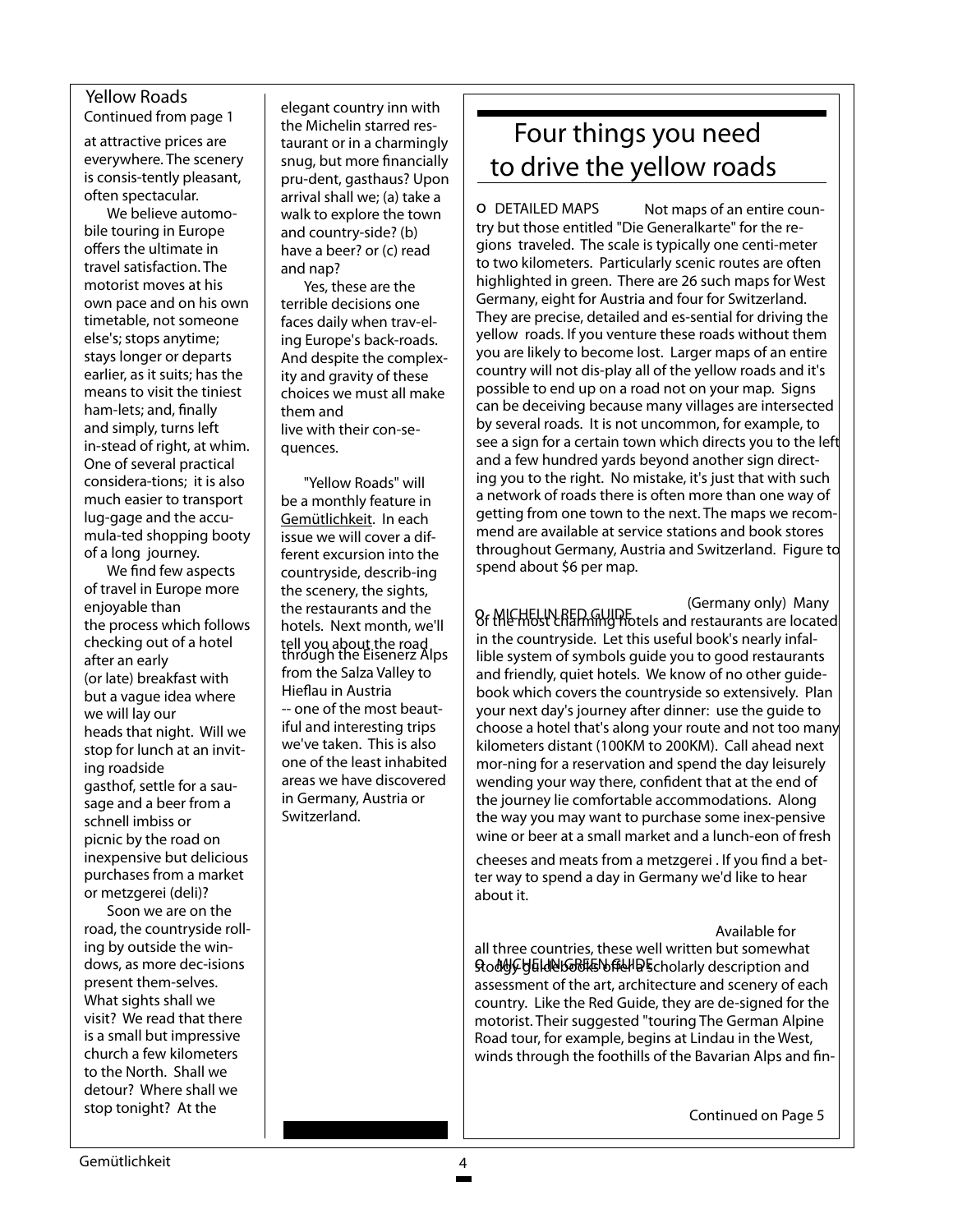Discovering the unique joys of European skiing -- wide-open bowls, long runs, long lunches and, of course, off-trail exploring,

 kiing in Europe is significant ly different from North American skiing. Although ele-vations are often lower, runs are usually longer. Ski areas sometimes cross several valleys and cover thousands of acres of terrain -- at some resorts it is pos-sible to ski from one country to another. Most skiing in the Alps is above the tree-line and there are more T-bars and other surface lifts than on this continent.

While it can be argued that the best snow in the world is in the Wasatch Mountains of Utah, the Alps offer something which is usually unavailable, dangerous or prohibi-tively expensive in the U.S. -- off-piste skiing. At American resorts, ski area boundaries are marked by signs promising death and dis-memberment (or at least the loss of your lift ticket) to those who venture outof-bounds.

Though you can al-ways find a moutain, climb it and ski back down, this seems a great deal of work if all you are interested in is a few turns in the powder. (Although getting to the top of a mountain under your own power has other, less tangible rewards.) Helicopters are the fast-

est and easiest way to the great untracked, but they are also the most expensive.

Off-piste symbol-izes for us the unique joys of European skiing -- joys we hope to help you discover through this newsletter.

Although Off-piste refers specifically to outof-area skiing, this column will cover all aspects of skiing in Ger-many, Austria and Switzerland -- where to stay, where to ski, what to eat, where to rent equipment -- everything you need to make a ski trip to theAlps more enjoyable. As with all of Gemütlich-ketit, we will bring you information about the undiscovered and the uncrowded; the best snow, the shortest lift lines, the best ski guides, the greatest food. In future issues, we plan to cover heli-copter skiing, the Haute Route, and cross-country trips. Modern skiing was born in the Alps, so we like to think of our trips there as pilgrim-ages. Our hope in this column is to make your haj easier.

Off-piste will appear monthly from September to February. Next month: Verbier in Switzerland.

#### Four Things Continued from page 4

ishes three days and 425 kilometers (266 miles) later at Berchtes-gaden. The guide sug-gests driving times as well as the time it takes to fully explore each recommended sight. At one point it even offers an alterna-tive route through a part of Austria. While this example is primari-ly over larger high-ways, many Green Guide "touring program-mes" and suggested ex-cursions are over yellow roads. In Germany, use the Green Guide with the Red Guide in plan-ning the next day's journey.

 A SENSE OF ADVEN-TURE Just a bit. Even those more comfortable on the beat-en track will enjoy the relaxing country roads and the lifestyle along them. One needn't be concerned about problems with the lan-guage. lems with the lan-guage.<br>A phrase book will secure a room, a tank of gas, a beer and a meal. With respect to the latter we recom-mend the Marling Menu-Master. Take it to din-ner or lunch to quickly sort out the menu. It's available at most book-stores with a good selec-tion of travel literature. While driving these backroads is more relaxing than roaring down the autobahn, there are one or two caveats. You probably won't drive as fast as the natives so pull over at every oppor-tunity to let them around. And don't be too alarmed when they pass you on a curve -- just make a little extra room. Be especially watchful

for farm vehicles and farm animals. Roaring over the crest of a hill or around a blind cor-ner at 120 KPH (72 MPH) only to find a tractor or a horse-drawn wagon in your lane traveling at 15 KPH (9 MPH) is prob-ably a bit more vaca-tion excitement than you expected.

#### AIR FARES Continued from page 2

ich on the way. If your travel plans take you to Switzerland or Austria, we highly recommend SwissAir.

We could use all eight pages of Gemütlichkeit and still not cover all the nuances of air fares. However, we do have recommen-dations: LTU from the West Coast and Miami if you can adjust your flight schedule to theirs. From the East we suggest SwissAir or Lufthansa.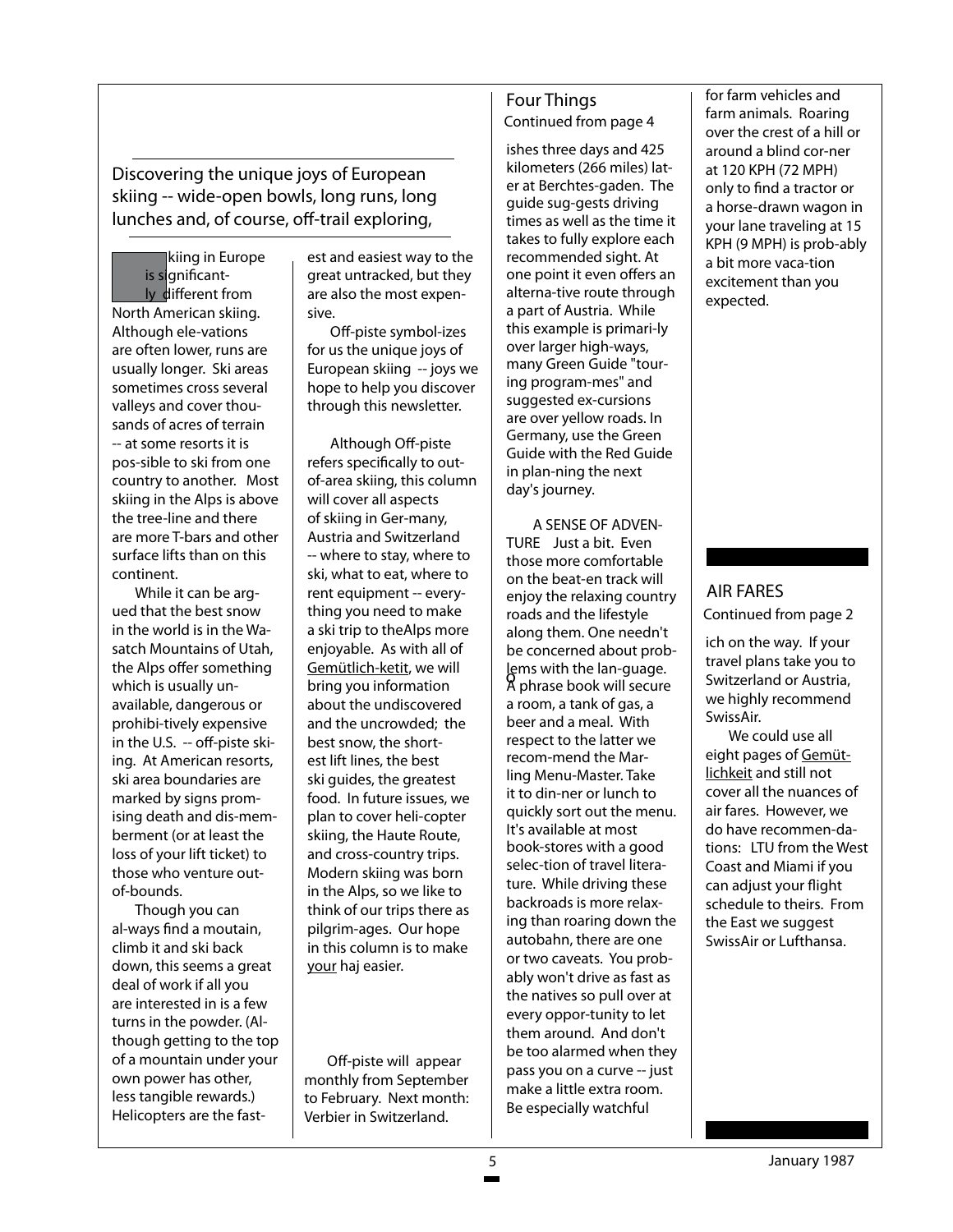# Vienna to Budapest

An excursion to the Eastern Bloc's "capitalist experiment" reveals an historic city struggling to offer what other great cities of Europe can.

I n Vienna, the proximity and the romance of the ancient city of Budapest beckons. Its distance from Vienna is an easy 150 miles; its romance the anticipation of such disparate ele-ments as the "freedom fighters" of 1956 and turn-ofthe-century Hungarian restaurants awash in the emotion of teary Gypsy violins.

We made the short excursion to the Peo-ple's Republic of Hun-gary last October.

The Gypsy music is there. Nearly every major restaurant has a small orchestra in trad-itional dress, led by a dark-eyed violinist, playing such stirring stuff as Liszt's Hun-garian Rhapsodies.

Of the storied "freedom fighters" there is less tangible evidence -- no monuments, only a small reminder in the Hungarian Museum of War History -- until one realizes the current regime's tolerance of religion and free enter-prise may well be a result of their rebel-lion. Despising the post-war, Sovietcon-trolled government, overmatched Hungarians rose valiantly against their overseers in 1956 but were brutally put down by Russian tanks while the West watched

from the side-lines. More than 2000 Hungarians were killed, their graves now overgrown with weeds in a secluded, virtually unmarked cemetery. Another 200,000 fled to the West.

But this is 1986. Hungarians go to church, own businesses and the exiles of the failed revolution are free to return, which, it is reported, they do carefully and quietly.

Budapest has thus acquired a reputation as the Soviet Bloc's most glamorous and fun-loving capital. Hungar-ians have the highest standard of living be-hind the Iron Curtain; higher even than their Russian conquerers. The magazine **European** Travel & Life calls Budapest "...a fascina-ting and pleasurable place...a walker's city, an eater's city par excellence..."

A stop at the Vienna office of IBUSZ, the Hungarian national tourist authority, to re-serve a hotel room is vir-tually all the prepara-tion required. Those who decide to go at the last moment can obtain visas at the frontier, and while the entire procedure for us took less than an hour, one can see how the process could occupy half a day during high tourist season.

Heading southeast we rolled through dull, flat

countryside toward the Hungarian border. Crossing at Hegyasha-lom was a decidedly more relaxed affair (as was leaving a few days later) than similar transactions at East German or Czechoslo-vakian border points.

A few kilometers inside Hungary the drive becomes quite lovely, running past or-chards and vineyards, through the low hills at Tatabanya and final-ly, after about three hours, to Buda and across the Danube over the Elizabeth Bridge to Pest.

You should not fol-low, as we did, the IBUSZ recommendation to stay at the Grand Hotel Hungaria. It is new, very large, and much like the worst examples of our large ho-tel chains, though the room was clean and spa-cious with all necessary fixtures. The meals eat-en there -- one dinner and several breakfasts -- were all of great quan-tity but with little else to recommend except price. The dinner bill for three, including wine and dessert, was \$18.00. A room service evening meal consis-ting of a goose liver pilaf, soup and dessert was \$3.68. Each morning, the huge breakfast room was filled with an assortment of chain smoking East Europeans, mostly men. The long buffet tables dis-

played an array of heavy, listless food: decent coffee, no fresh juice, thickly sliced meats and cheeses, good butter, leaden sweet rolls and large vats of some sort of hash which none of us had the courage to try. Perhaps we missed a culinary highlight of the country, but based on the rest of the fare at the Hungaria, one wagers otherwise.

Another of the hotel's drawbacks is its location: a 20-minute walk from where most visitors will want to headquarter. True, taxis are inexpensive -- only longer rides will exceed \$1.00 -- but we would rather walk, and 20 minutes each way was not convenient.

A better location with better accomodations is nearer the riv-er in the vicinity of the Vaci Utca, the city's pedestrian-only shopping street. Sev-eral top class hotels are there, including two we visited and would recommend above the Hungaria: the four-star Forum and the five-star Atrium Hyatt. Budapest's finest hot-el however, is across the Danube on historic Castle Hill. The Hil-ton is also a controver-sial building, its strik-ing, bronze-tinted pan-els reflecting the 13th century Dominican church and 16th cen-tury Jesuit school into -- and upon -- whose ruins the hotel wasconstructed.

The Forum has 408 rooms ranging in price from \$65 single to \$93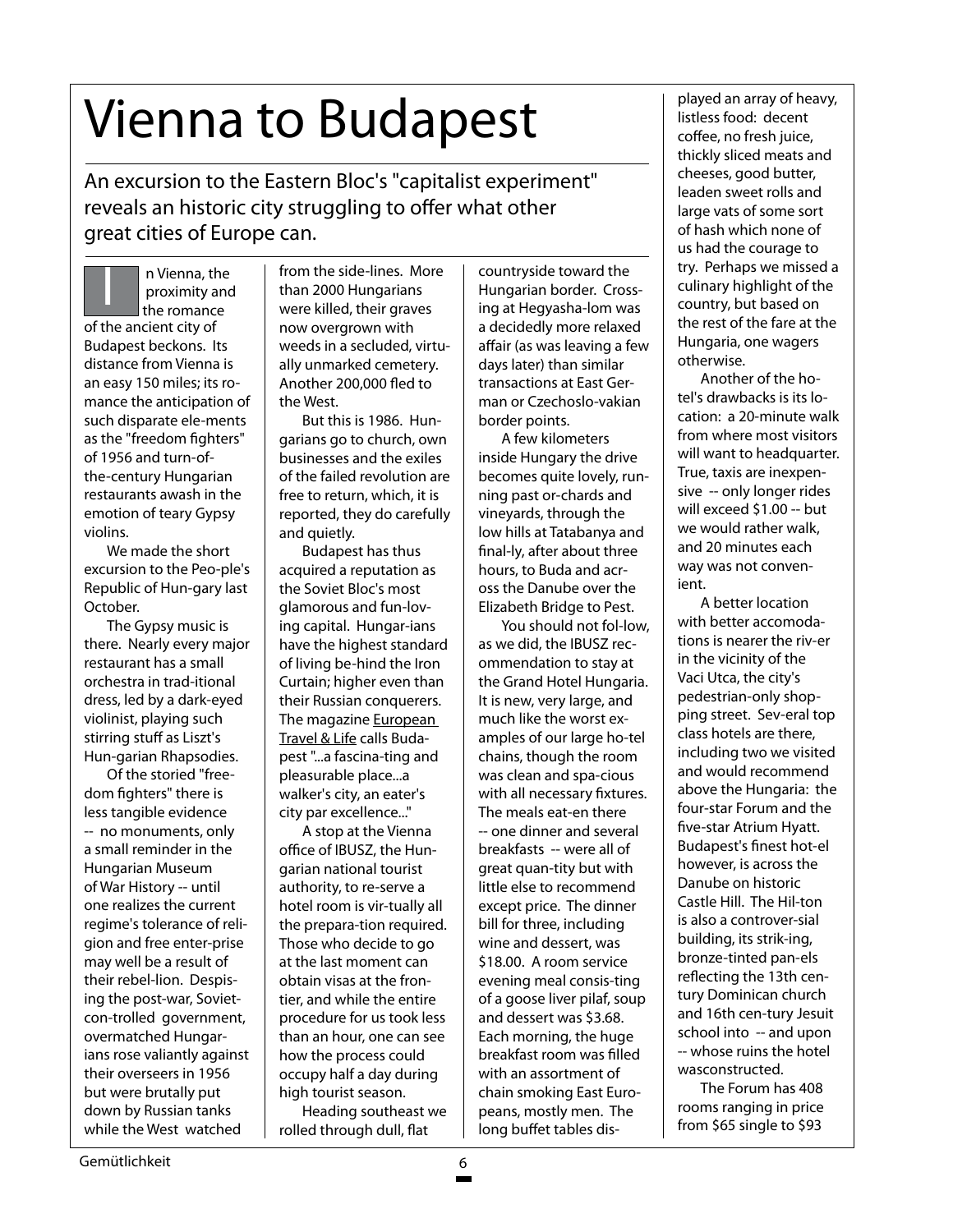double. The Hyatt's 356 rooms go for \$66 single to \$106 double. Suites at the Forum are \$170 and \$126 to \$147 at the Hyatt. These prices are low season, effective until March 31, 1987.

We also examined the 323-room Hilton and, based on our short tour and luncheon there, recommend it above all others -- not only for its desirable location and amenities -- but for value, as well. Singles are \$54 to \$84, doubles \$74 to \$104 and suites are \$118 to \$177. Russian Premier Gor-bachev was a Hilton guest while we were in town. All hotel prices include breakfast.

The charm of Budapest is undeniable. Its straddling of the celebrated Danube, the hill town of Buda on the west and busy Pest stretching away on the plain to the east, is a breathtaking sight, worthy of a great city. Its atmospheric

the "brightest-of-all-communist-capitals-withsmart shops" talk from guidebooks and travel writers wooed by IBUSZ. In comparison with London, Paris, Munich, Berlin and Vienna, Budapest is a drab, somewhat shabby city whose residents drive little Soviet-built cars that look like Japanese econoboxes of the 50's and sound like popcorn poppers. Hun-garians dress anything but stylishly and many work more than one job to make ends meet. The lucky, more industrious, live in cheap but tiny apartments. Young married couples often have to stay under the parental roof for many years before getting an apartment of their own. The phrase "the good

things of life" has a different meaning in Hungary. Store win-dows exhibit inexpen-sive but unattractive clothing and displays of ordinary household appliances such as irons

## You should not follow, as we did, the IBUSZ recommendation to stay at the Grand Hotel Hungaria...

restau-rants are nearly all, as we said, enhanced by live Gypsy music. Its tortuous history, a wearying series of in-vading Mongols, Celts, Romans, Turks, Mag-yars, Nazis and the Great Red Bear is a fascination.

But whether Budapest has the right stuff to be recommended as a major "vacation/tour-ist" destination is open to question.

Don't be misled by

or hairdryers draw crowds of win-dow shoppers. Many of the stores which carry the best merchandise accept only West-ern currency and even at that offer no great bargains.

After reading guidebooks and travel magazines touting Budapest's restau-rants, we were anxious to try them. Regrettab-ly, dining was a disap-pointment, though we admittedly made no comprehensive tour.

The best of our lot was Mathias Keller (Matyas Pince in Hungarian), a pre-World War One bras-serie and restaurant consisting of a series of warmly decorated cel-lar rooms with elabor-ately-painted, church-like vaulted ceilings and carved wood panel-ing. The overall effect is an old world atmosphere that, in our ex-perience, is un-matched. Its client mix of Eastern and Western European visitors and, one surmises, well-fixed locals, made for wonderful people-watching.

Two Russian men at the table next to us downed no less than three bottles of a scary looking, orange-color-ed wine, several rounds of barrack (the celebrated Hungarian apricot brandy) and smoked cigarette after cigarette. The sevenpiece Gypsy orchestra, arranged around a carved wood, piano-sized zither and play-ing with more emotion and fire than one might expect, completed an extraordinary scene.

At the recommen-dation of our somewhat inattentive, English-speaking waiter, we had a huge platter of grilled meats served with both sour cream and paprika sauces. A suggested pre-dinner white wine from the region of Lake Balaton was, like the food, passable.

Though Hungarians often drink it before dinner, we took our barrack after the meal while listening to the Gypsies. When they stopped playing, we left. Less than \$40.00 for two; a memorable evening and highly recommended if only for the atmosphere and music. Mathias Keller is at Marcius 15, ter 7 (telephone 181-650).

Karpatia, another top-class (as rated by IBUSZ) establishment, is at the other end of the spectrum from Mathias Keller. Plain fare and plenty of it, served in a poorly lit, cavernous room. No music, little charm, not recommended.

The foregoing is not to denigrate Budapest, but rather to communicate to those to whom such is important, that this city is not a place where one finds, on every street corner, small, elegant hotels and restaurants staffed by the great chefs of Europe.

 Now, having made these points, let us also say Budapest should not be missed. It is a great city that is accessible, friendly and inexpensive; its faded charm amplified by an intriguing look behind the Iron Curtain.

If you're making plans for Vienna, include Budapest. It's worth a special journey. In three days, most travelers can see the important sights, eat their fill of goulash and learn - by heart -- the top ten tunes on the Gypsy

Continued on page 8